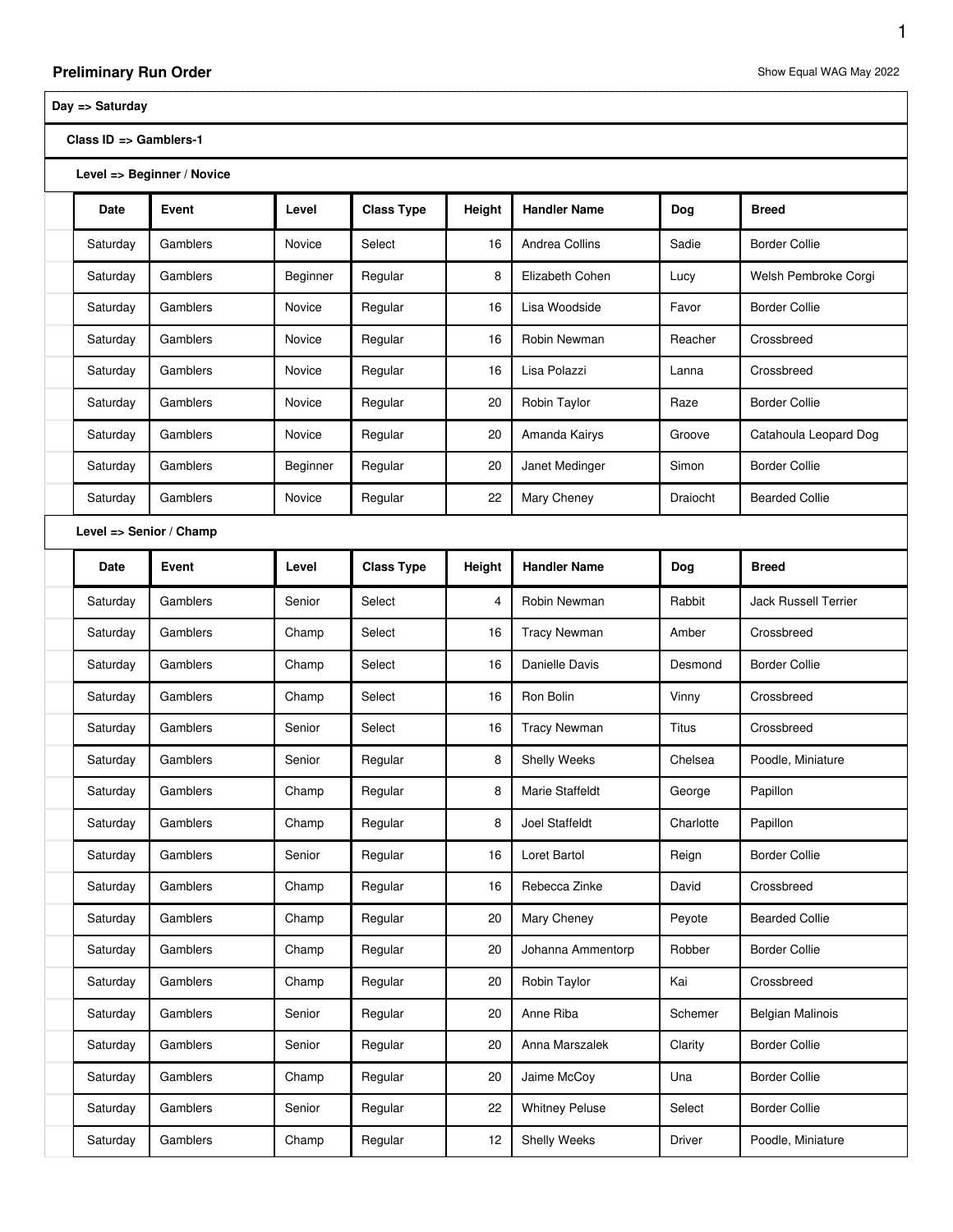| Saturday              | Gamblers                   | Champ    | Regular           | 12     | Mary Cheney           | Spur      | Shapendoes              |
|-----------------------|----------------------------|----------|-------------------|--------|-----------------------|-----------|-------------------------|
| Class ID => Agility-1 |                            |          |                   |        |                       |           |                         |
|                       | Level => Beginner / Novice |          |                   |        |                       |           |                         |
| Date                  | Event                      | Level    | <b>Class Type</b> | Height | <b>Handler Name</b>   | Dog       | <b>Breed</b>            |
| Saturday              | Agility                    | Novice   | Select            | 16     | Andrea Collins        | Sadie     | <b>Border Collie</b>    |
| Saturday              | Agility                    | Beginner | Select            | 20     | Mary Ann Pecen        | Beau      | Rottweiler              |
| Saturday              | Agility                    | Beginner | Regular           | 8      | Elizabeth Cohen       | Lucy      | Welsh Pembroke Corgi    |
| Saturday              | Agility                    | Novice   | Regular           | 12     | Ellen Reinke          | Flynn     | Shetland Sheepdog       |
| Saturday              | Agility                    | Novice   | Regular           | 16     | Lisa Woodside         | Favor     | <b>Border Collie</b>    |
| Saturday              | Agility                    | Novice   | Regular           | 16     | Robin Newman          | Reacher   | Crossbreed              |
| Saturday              | Agility                    | Beginner | Regular           | 20     | Janet Medinger        | Simon     | <b>Border Collie</b>    |
| Saturday              | Agility                    | Novice   | Regular           | 20     | Robin Taylor          | Raze      | <b>Border Collie</b>    |
| Saturday              | Agility                    | Novice   | Regular           | 20     | Amanda Kairys         | Groove    | Catahoula Leopard Dog   |
| Saturday              | Agility                    | Novice   | Regular           | 22     | Mary Cheney           | Draiocht  | <b>Bearded Collie</b>   |
|                       | Level => Senior / Champ    |          |                   |        |                       |           |                         |
| Date                  | Event                      | Level    | <b>Class Type</b> | Height | <b>Handler Name</b>   | Dog       | Breed                   |
| Saturday              | Agility                    | Champ    | Select            | 16     | Loret Bartol          | Moon      | <b>Border Collie</b>    |
| Saturday              | Agility                    | Champ    | Select            | 16     | Ron Bolin             | Vinny     | Crossbreed              |
| Saturday              | Agility                    | Champ    | Select            | 16     | Danielle Davis        | Desmond   | <b>Border Collie</b>    |
| Saturday              | Agility                    | Senior   | Select            | 16     | <b>Tracy Newman</b>   | Titus     | Crossbreed              |
| Saturday              | Agility                    | Senior   | Regular           | 8      | <b>Shelly Weeks</b>   | Chelsea   | Poodle, Miniature       |
| Saturday              | Agility                    | Champ    | Regular           | 8      | Marie Staffeldt       | George    | Papillon                |
| Saturday              | Agility                    | Champ    | Regular           | 8      | Joel Staffeldt        | Charlotte | Papillon                |
| Saturday              | Agility                    | Champ    | Regular           | 16     | Rebecca Zinke         | David     | Crossbreed              |
| Saturday              | Agility                    | Senior   | Regular           | 16     | Loret Bartol          | Reign     | <b>Border Collie</b>    |
| Saturday              | Agility                    | Champ    | Regular           | 20     | Mary Cheney           | Peyote    | <b>Bearded Collie</b>   |
| Saturday              | Agility                    | Champ    | Regular           | 20     | Johanna Ammentorp     | Robber    | <b>Border Collie</b>    |
| Saturday              | Agility                    | Senior   | Regular           | 20     | Anna Marszalek        | Clarity   | <b>Border Collie</b>    |
| Saturday              | Agility                    | Senior   | Regular           | 20     | Anne Riba             | Schemer   | <b>Belgian Malinois</b> |
| Saturday              | Agility                    | Champ    | Regular           | 20     | Jaime McCoy           | Una       | <b>Border Collie</b>    |
| Saturday              | Agility                    | Senior   | Regular           | 20     | Danielle Davis        | Paul      | <b>Border Collie</b>    |
| Saturday              | Agility                    | Senior   | Regular           | 20     | Robin Rash            | Violet    | Labrador Retriever      |
| Saturday              | Agility                    | Champ    | Regular           | 20     | Robin Taylor          | Kai       | Crossbreed              |
| Saturday              | Agility                    | Senior   | Regular           | 22     | <b>Whitney Peluse</b> | Select    | <b>Border Collie</b>    |
| Saturday              | Agility                    | Champ    | Regular           | 12     | Shelly Weeks          | Driver    | Poodle, Miniature       |

L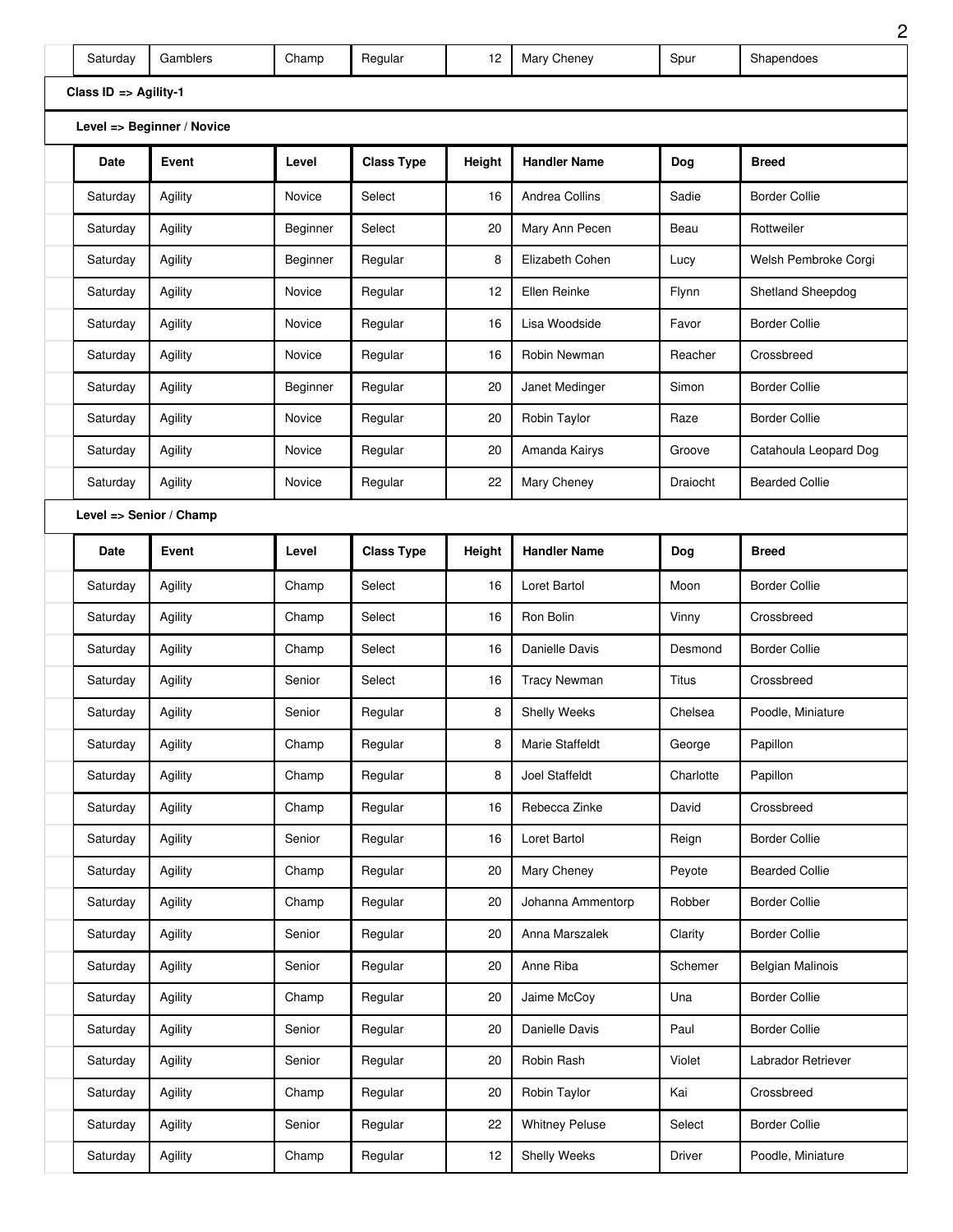| Saturday                       | Agility                       | Champ          | Regular           | 12     | Mary Cheney         | Spur      | Shapendoes                  |
|--------------------------------|-------------------------------|----------------|-------------------|--------|---------------------|-----------|-----------------------------|
|                                | Class ID => Masters Agility-1 |                |                   |        |                     |           |                             |
| Level $\Rightarrow$ All Levels |                               |                |                   |        |                     |           |                             |
| Date                           | Event                         | Level          | <b>Class Type</b> | Height | <b>Handler Name</b> | Dog       | <b>Breed</b>                |
| Saturday                       | <b>Masters Agility</b>        | <b>Masters</b> | Select            | 4      | Robin Newman        | Rabbit    | <b>Jack Russell Terrier</b> |
| Saturday                       | <b>Masters Agility</b>        | <b>Masters</b> | Select            | 16     | <b>Tracy Newman</b> | Amber     | Crossbreed                  |
| Saturday                       | <b>Masters Agility</b>        | <b>Masters</b> | Select            | 16     | Ron Bolin           | Vinny     | Crossbreed                  |
| Saturday                       | <b>Masters Agility</b>        | <b>Masters</b> | Select            | 16     | Andrea Collins      | Sadie     | <b>Border Collie</b>        |
| Saturday                       | <b>Masters Agility</b>        | <b>Masters</b> | Regular           | 8      | Marie Staffeldt     | George    | Papillon                    |
| Saturday                       | <b>Masters Agility</b>        | <b>Masters</b> | Regular           | 8      | Joel Staffeldt      | Charlotte | Papillon                    |
| Saturday                       | <b>Masters Agility</b>        | <b>Masters</b> | Regular           | 12     | Ellen Reinke        | Flynn     | Shetland Sheepdog           |
| Saturday                       | <b>Masters Agility</b>        | <b>Masters</b> | Regular           | 16     | Lisa Woodside       | Favor     | <b>Border Collie</b>        |
| Saturday                       | <b>Masters Agility</b>        | <b>Masters</b> | Regular           | 16     | Lisa Polazzi        | Lanna     | Crossbreed                  |
| Saturday                       | <b>Masters Agility</b>        | <b>Masters</b> | Regular           | 16     | Loret Bartol        | Reign     | <b>Border Collie</b>        |
| Saturday                       | <b>Masters Agility</b>        | <b>Masters</b> | Regular           | 16     | Robin Newman        | Reacher   | Crossbreed                  |
| Saturday                       | <b>Masters Agility</b>        | <b>Masters</b> | Regular           | 20     | Mary Cheney         | Peyote    | <b>Bearded Collie</b>       |
| Saturday                       | <b>Masters Agility</b>        | <b>Masters</b> | Regular           | 20     | Johanna Ammentorp   | Robber    | <b>Border Collie</b>        |
| Saturday                       | <b>Masters Agility</b>        | <b>Masters</b> | Regular           | 20     | Anna Marszalek      | Clarity   | <b>Border Collie</b>        |
| Saturday                       | <b>Masters Agility</b>        | <b>Masters</b> | Regular           | 20     | Robin Taylor        | Kai       | Crossbreed                  |
| Saturday                       | <b>Masters Agility</b>        | <b>Masters</b> | Regular           | 20     | Anne Riba           | Schemer   | Belgian Malinois            |
| Saturday                       | <b>Masters Agility</b>        | Masters        | Regular           | 20     | Jaime McCoy         | Una       | <b>Border Collie</b>        |
| Saturday                       | <b>Masters Agility</b>        | Masters        | Regular           | 20     | Deandra Gero        | Rowley    | Belgian Tervuren            |
| Saturday                       | <b>Masters Agility</b>        | <b>Masters</b> | Regular           | 20     | Danielle Davis      | Paul      | <b>Border Collie</b>        |
| Saturday                       | <b>Masters Agility</b>        | <b>Masters</b> | Regular           | 20     | Robin Rash          | Violet    | Labrador Retriever          |
| Saturday                       | <b>Masters Agility</b>        | Masters        | Regular           | 22     | Mary Cheney         | Draiocht  | <b>Bearded Collie</b>       |
| Class ID => Jumping-1          |                               |                |                   |        |                     |           |                             |
|                                | Level => Beginner / Novice    |                |                   |        |                     |           |                             |
| Date                           | Event                         | Level          | <b>Class Type</b> | Height | <b>Handler Name</b> | Dog       | <b>Breed</b>                |
| Saturday                       | Jumping                       | Novice         | Select            | 16     | Andrea Collins      | Sadie     | <b>Border Collie</b>        |
| Saturday                       | Jumping                       | Beginner       | Select            | 20     | Mary Ann Pecen      | Beau      | Rottweiler                  |
| Saturday                       | Jumping                       | Beginner       | Regular           | 8      | Elizabeth Cohen     | Lucy      | Welsh Pembroke Corgi        |
| Saturday                       | Jumping                       | Novice         | Regular           | 16     | Lisa Woodside       | Favor     | <b>Border Collie</b>        |
| Saturday                       | Jumping                       | Novice         | Regular           | 16     | Robin Newman        | Reacher   | Crossbreed                  |

Saturday Jumping Novice Regular 16 Lisa Polazzi Lanna Crossbreed

Saturday Jumping Movice Regular | 20 Robin Taylor | Raze Border Collie

<sup>3</sup>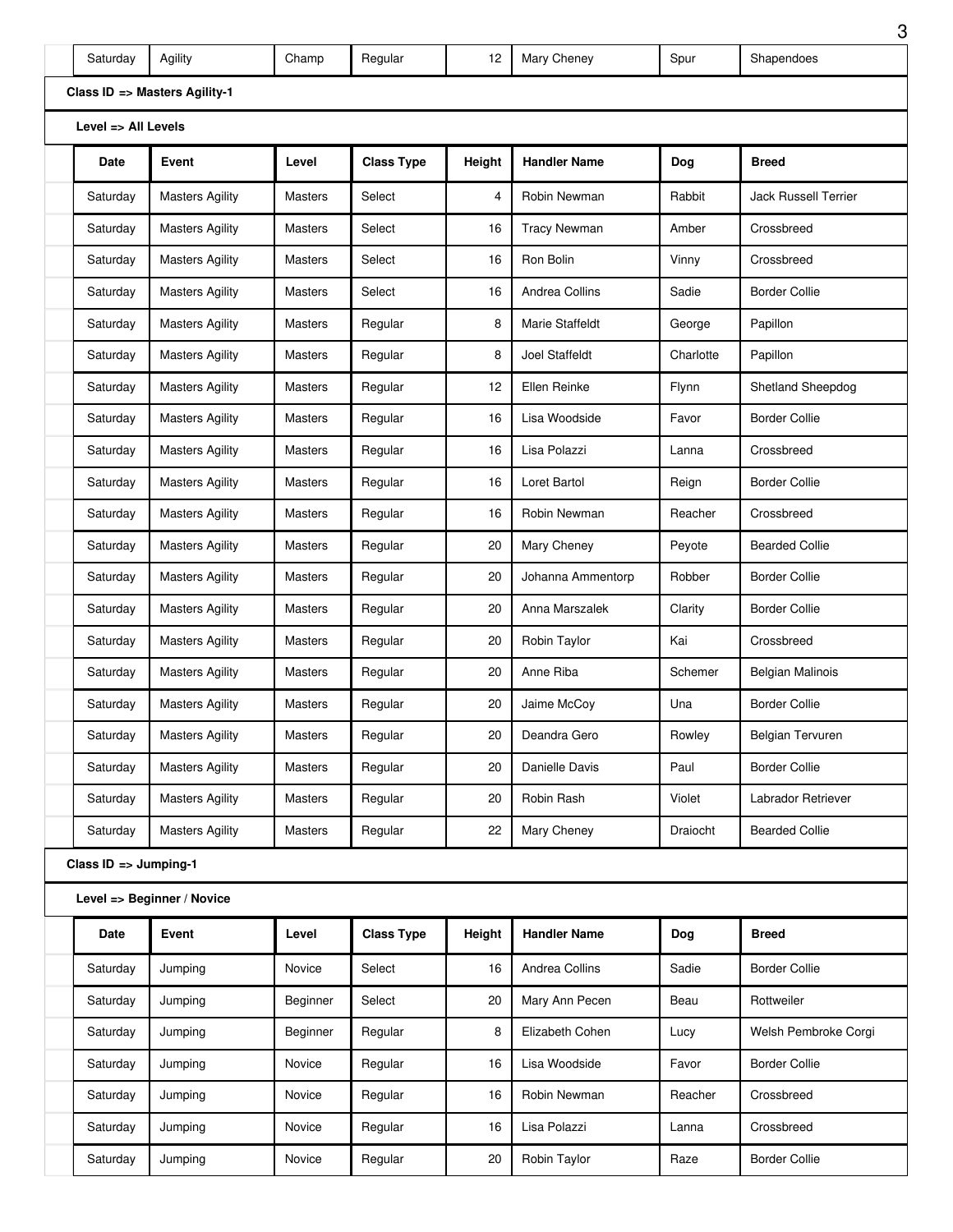| Saturday                | Jumping                       | Beginner       | Regular           | 20     | Janet Medinger      | Simon     | <b>Border Collie</b>    |
|-------------------------|-------------------------------|----------------|-------------------|--------|---------------------|-----------|-------------------------|
| Saturday                | Jumping                       | Novice         | Regular           | 20     | Amanda Kairys       | Groove    | Catahoula Leopard Dog   |
| Saturday                | Jumping                       | Novice         | Regular           | 22     | Mary Cheney         | Draiocht  | <b>Bearded Collie</b>   |
| Level => Senior / Champ |                               |                |                   |        |                     |           |                         |
| <b>Date</b>             | Event                         | Level          | <b>Class Type</b> | Height | <b>Handler Name</b> | Dog       | <b>Breed</b>            |
| Saturday                | Jumping                       | Champ          | Select            | 16     | Loret Bartol        | Moon      | <b>Border Collie</b>    |
| Saturday                | Jumping                       | Champ          | Select            | 16     | Ron Bolin           | Vinny     | Crossbreed              |
| Saturday                | Jumping                       | Champ          | Select            | 16     | Danielle Davis      | Desmond   | <b>Border Collie</b>    |
| Saturday                | Jumping                       | Senior         | Regular           | 8      | Shelly Weeks        | Chelsea   | Poodle, Miniature       |
| Saturday                | Jumping                       | Champ          | Regular           | 8      | Marie Staffeldt     | George    | Papillon                |
| Saturday                | Jumping                       | Champ          | Regular           | 8      | Joel Staffeldt      | Charlotte | Papillon                |
| Saturday                | Jumping                       | Senior         | Regular           | 16     | Loret Bartol        | Reign     | <b>Border Collie</b>    |
| Saturday                | Jumping                       | Champ          | Regular           | 20     | Mary Cheney         | Peyote    | <b>Bearded Collie</b>   |
| Saturday                | Jumping                       | Champ          | Regular           | 20     | Jaime McCov         | Una       | <b>Border Collie</b>    |
| Saturday                | Jumping                       | Champ          | Regular           | 20     | Robin Taylor        | Kai       | Crossbreed              |
| Saturday                | Jumping                       | Champ          | Regular           | 20     | Johanna Ammentorp   | Robber    | <b>Border Collie</b>    |
| Saturday                | Jumping                       | Senior         | Regular           | 20     | Anna Marszalek      | Clarity   | <b>Border Collie</b>    |
| Saturday                | Jumping                       | Senior         | Regular           | 20     | Robin Rash          | Violet    | Labrador Retriever      |
| Saturday                | Jumping                       | Senior         | Regular           | 20     | Anne Riba           | Schemer   | <b>Belgian Malinois</b> |
| Saturday                | Jumping                       | Senior         | Regular           | 20     | Danielle Davis      | Paul      | <b>Border Collie</b>    |
| Saturday                | Jumping                       | Champ          | Regular           | 12     | Shelly Weeks        | Driver    | Poodle, Miniature       |
| Saturday                | Jumping                       | Champ          | Regular           | 12     | Mary Cheney         | Spur      | Shapendoes              |
|                         | Class ID => Masters Jumping-1 |                |                   |        |                     |           |                         |
| Level => All Levels     |                               |                |                   |        |                     |           |                         |
| Date                    | Event                         | Level          | <b>Class Type</b> | Height | <b>Handler Name</b> | Dog       | <b>Breed</b>            |
| Saturday                | Masters Jumping               | Masters        | Select            | 4      | Robin Newman        | Rabbit    | Jack Russell Terrier    |
| Saturday                | Masters Jumping               | <b>Masters</b> | Select            | 16     | <b>Tracy Newman</b> | Amber     | Crossbreed              |
| Saturday                | Masters Jumping               | Masters        | Select            | 16     | Ron Bolin           | Vinny     | Crossbreed              |
| Saturday                | Masters Jumping               | Masters        | Select            | 16     | Andrea Collins      | Sadie     | <b>Border Collie</b>    |
| Saturday                | Masters Jumping               | Masters        | Regular           | 8      | Marie Staffeldt     | George    | Papillon                |
| Saturday                | Masters Jumping               | Masters        | Regular           | 8      | Joel Staffeldt      | Charlotte | Papillon                |
| Saturday                | Masters Jumping               | <b>Masters</b> | Regular           | 12     | Ellen Reinke        | Flynn     | Shetland Sheepdog       |
| Saturday                | Masters Jumping               | Masters        | Regular           | 16     | Lisa Polazzi        | Lanna     | Crossbreed              |
| Saturday                | Masters Jumping               | Masters        | Regular           | 16     | Loret Bartol        | Reign     | <b>Border Collie</b>    |
| Saturday                | Masters Jumping               | Masters        | Regular           | 16     | Robin Newman        | Reacher   | Crossbreed              |
|                         |                               |                |                   |        |                     |           |                         |

4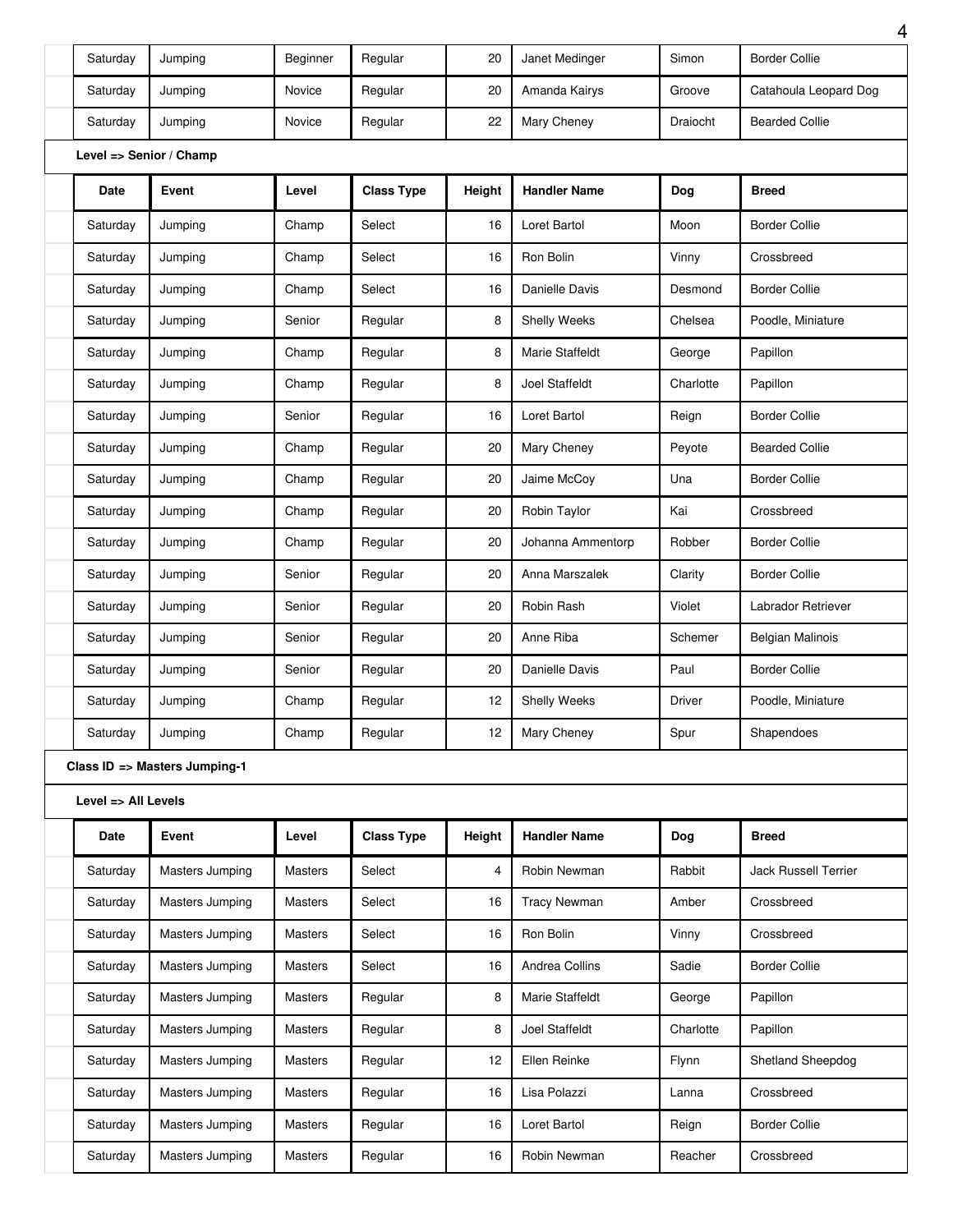| Saturday | Masters Jumping            | <b>Masters</b> | Regular           | 16     | Lisa Woodside       | Favor        | <b>Border Collie</b>    |
|----------|----------------------------|----------------|-------------------|--------|---------------------|--------------|-------------------------|
| Saturday | Masters Jumping            | <b>Masters</b> | Regular           | 20     | Mary Cheney         | Peyote       | <b>Bearded Collie</b>   |
| Saturday | Masters Jumping            | <b>Masters</b> | Regular           | 20     | Deandra Gero        | Rowley       | <b>Belgian Tervuren</b> |
| Saturday | Masters Jumping            | <b>Masters</b> | Regular           | 20     | Anna Marszalek      | Clarity      | <b>Border Collie</b>    |
| Saturday | Masters Jumping            | <b>Masters</b> | Regular           | 20     | Danielle Davis      | Paul         | <b>Border Collie</b>    |
| Saturday | Masters Jumping            | <b>Masters</b> | Regular           | 20     | Johanna Ammentorp   | Robber       | <b>Border Collie</b>    |
| Saturday | Masters Jumping            | <b>Masters</b> | Regular           | 20     | Jaime McCoy         | Una          | <b>Border Collie</b>    |
| Saturday | Masters Jumping            | <b>Masters</b> | Regular           | 20     | Anne Riba           | Schemer      | <b>Belgian Malinois</b> |
| Saturday | Masters Jumping            | <b>Masters</b> | Regular           | 20     | Robin Taylor        | Kai          | Crossbreed              |
| Saturday | Masters Jumping            | <b>Masters</b> | Regular           | 20     | Robin Rash          | Violet       | Labrador Retriever      |
| Saturday | Masters Jumping            | <b>Masters</b> | Regular           | 22     | Mary Cheney         | Draiocht     | <b>Bearded Collie</b>   |
|          | Class ID => Speedstakes-1  |                |                   |        |                     |              |                         |
|          | Level => Beginner / Novice |                |                   |        |                     |              |                         |
| Date     | Event                      | Level          | <b>Class Type</b> | Height | <b>Handler Name</b> | Dog          | <b>Breed</b>            |
| Saturday | Speedstakes                | Novice         | Regular           | 16     | Lisa Woodside       | Favor        | <b>Border Collie</b>    |
| Saturday | Speedstakes                | Novice         | Regular           | 16     | Lisa Polazzi        | Lanna        | Crossbreed              |
| Saturday | Speedstakes                | Novice         | Regular           | 20     | Robin Taylor        | Raze         | <b>Border Collie</b>    |
| Saturday | Speedstakes                | Novice         | Regular           | 20     | Robin Rash          | Violet       | Labrador Retriever      |
| Saturday | Speedstakes                | Beginner       | Regular           | 20     | Johanna Ammentorp   | <b>Blitz</b> | <b>Border Collie</b>    |
| Saturday | Speedstakes                | Beginner       | Select            | 20     | Ginger Blossom      | Stevie       | Belgian Sheepdog        |
| Saturday | Speedstakes                | Beginner       | Regular           | 20     | Janet Medinger      | Simon        | <b>Border Collie</b>    |
| Saturday | Speedstakes                | Novice         | Regular           | 22     | Mary Cheney         | Draiocht     | <b>Bearded Collie</b>   |
|          | Level => Senior / Champ    |                |                   |        |                     |              |                         |
| Date     | Event                      | Level          | <b>Class Type</b> | Height | <b>Handler Name</b> | Dog          | <b>Breed</b>            |
| Saturday | Speedstakes                | Senior         | Regular           | 8      | Shelly Weeks        | Chelsea      | Poodle, Miniature       |
| Saturday | Speedstakes                | Champ          | Regular           | 8      | Joel Staffeldt      | Charlotte    | Papillon                |
| Saturday | Speedstakes                | Senior         | Regular           | 16     | Loret Bartol        | Reign        | <b>Border Collie</b>    |
| Saturday | Speedstakes                | Champ          | Select            | 16     | Danielle Davis      | Desmond      | <b>Border Collie</b>    |
| Saturday | Speedstakes                | Senior         | Select            | 16     | <b>Tracy Newman</b> | Titus        | Crossbreed              |
| Saturday | Speedstakes                | Senior         | Select            | 16     | Andrea Collins      | Sadie        | <b>Border Collie</b>    |
| Saturday | Speedstakes                | Senior         | Regular           | 16     | Robin Newman        | Reacher      | Crossbreed              |
|          |                            | Champ          | Select            | 16     | Loret Bartol        | Moon         | <b>Border Collie</b>    |
| Saturday | Speedstakes                |                |                   |        |                     |              |                         |
| Saturday | Speedstakes                | Senior         | Regular           | 20     | Mary Cheney         | Peyote       | <b>Bearded Collie</b>   |
| Saturday | Speedstakes                | Champ          | Regular           | 20     | Deandra Gero        | Rowley       | Belgian Tervuren        |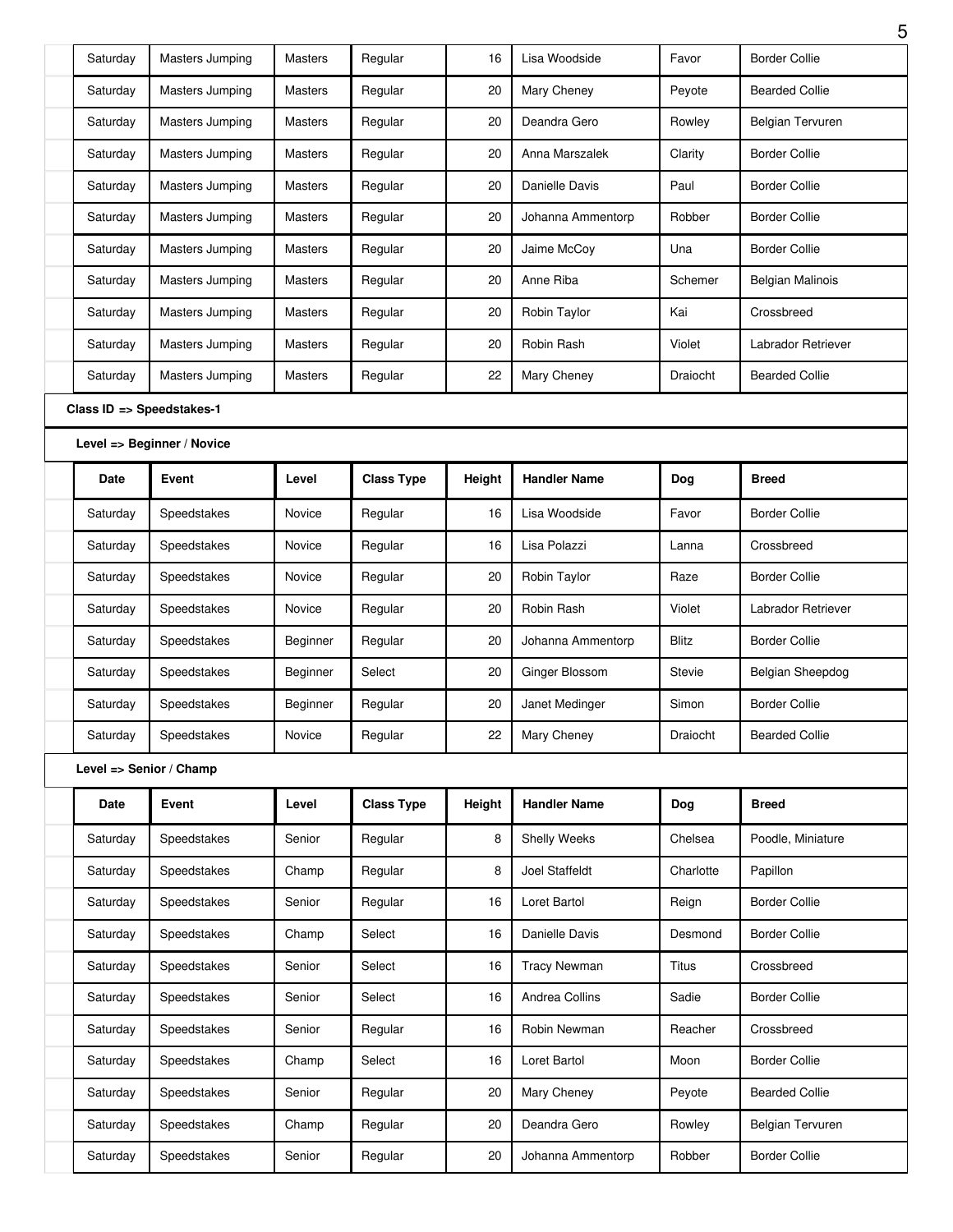| Saturday      | Speedstakes                | Senior   | Regular           | 20     | Anna Marszalek             | Clarity       | <b>Border Collie</b>        |
|---------------|----------------------------|----------|-------------------|--------|----------------------------|---------------|-----------------------------|
| Saturday      | Speedstakes                | Champ    | Regular           | 20     | Robin Taylor               | Kai           | Crossbreed                  |
| Saturday      | Speedstakes                | Senior   | Regular           | 20     | Anne Riba                  | Schemer       | <b>Belgian Malinois</b>     |
| Saturday      | Speedstakes                | Senior   | Regular           | 20     | Danielle Davis             | Paul          | <b>Border Collie</b>        |
| Saturday      | Speedstakes                | Champ    | Regular           | 12     | Ellen Reinke               | Flynn         | Shetland Sheepdog           |
| Saturday      | Speedstakes                | Champ    | Regular           | 12     | <b>Shelly Weeks</b>        | <b>Driver</b> | Poodle, Miniature           |
| Saturday      | Speedstakes                | Senior   | Select            | 4      | Robin Newman               | Rabbit        | <b>Jack Russell Terrier</b> |
| Day => Sunday |                            |          |                   |        |                            |               |                             |
|               | Class ID => Speedstakes-1  |          |                   |        |                            |               |                             |
|               | Level => Beginner / Novice |          |                   |        |                            |               |                             |
| <b>Date</b>   | Event                      | Level    | <b>Class Type</b> | Height | <b>Handler Name</b>        | Dog           | <b>Breed</b>                |
| Sunday        | Speedstakes                | Novice   | Regular           | 20     | Frank Rescek               | Molly         | <b>Border Collie</b>        |
| Sunday        | Speedstakes                | Novice   | Regular           | 20     | Robin Taylor               | Raze          | <b>Border Collie</b>        |
| Sunday        | Speedstakes                | Novice   | Regular           | 20     | Michelle Schwartz          | Moxie         | <b>Border Collie</b>        |
| Sunday        | Speedstakes                | Beginner | Regular           | 20     | Johanna Ammentorp          | Blitz         | <b>Border Collie</b>        |
| Sunday        | Speedstakes                | Beginner | Select            | 16     | <b>Brittany Rose</b>       | Ginny         | <b>Border Collie</b>        |
| Sunday        | Speedstakes                | Beginner | Regular           | 12     | Jocelyn Mittelstadt        | Daschil       | Miniature Poodle            |
| Sunday        | Speedstakes                | Novice   | Regular           | 8      | <b>Christine Ballenger</b> | Smooch        | <b>Russell Terrier</b>      |
| Sunday        | Speedstakes                | Novice   | Regular           | 8      | Ann Newquist               | Derby         | <b>Jack Russell Terrier</b> |
|               | Level => Senior / Champ    |          |                   |        |                            |               |                             |
| Date          | Event                      | Level    | <b>Class Type</b> | Height | <b>Handler Name</b>        | Dog           | <b>Breed</b>                |
| Sunday        | Speedstakes                | Senior   | Select            | 16     | <b>Tracy Newman</b>        | <b>Titus</b>  | Crossbreed                  |
| Sunday        | Speedstakes                | Champ    | Select            | 16     | Loret Bartol               | Moon          | <b>Border Collie</b>        |
| Sunday        | Speedstakes                | Senior   | Regular           | 16     | Robin Newman               | Reacher       | Crossbreed                  |
| Sunday        | Speedstakes                | Senior   | Regular           | 8      | Shelly Weeks               | Chelsea       | Poodle, Miniature           |
| Sunday        | Speedstakes                | Senior   | Regular           |        |                            |               |                             |
|               |                            |          |                   | 22     | <b>Whitney Peluse</b>      | Select        | <b>Border Collie</b>        |
| Sunday        | Speedstakes                | Senior   | Regular           | 20     | Johanna Ammentorp          | Robber        | <b>Border Collie</b>        |
| Sunday        | Speedstakes                | Champ    | Regular           | 20     | Cynthia Jurkiewicz         | Fletcher      | Cattle Dog                  |
| Sunday        | Speedstakes                | Senior   | Regular           | 20     | Danielle Davis             | Paul          | <b>Border Collie</b>        |
| Sunday        | Speedstakes                | Champ    | Regular           | 20     | Robin Taylor               | Kai           | Crossbreed                  |
| Sunday        | Speedstakes                | Champ    | Regular           | 20     | Deandra Gero               | Rowley        | <b>Belgian Tervuren</b>     |
| Sunday        | Speedstakes                | Senior   | Regular           | 16     | Rebecca Zinke              | David         | Crossbreed                  |
| Sunday        | Speedstakes                | Champ    | Select            | 16     | Monica Ennis               | Moxie         | <b>Border Collie</b>        |
| Sunday        | Speedstakes                | Champ    | Select            | 16     | <b>Tracy Newman</b>        | Amber         | Crossbreed                  |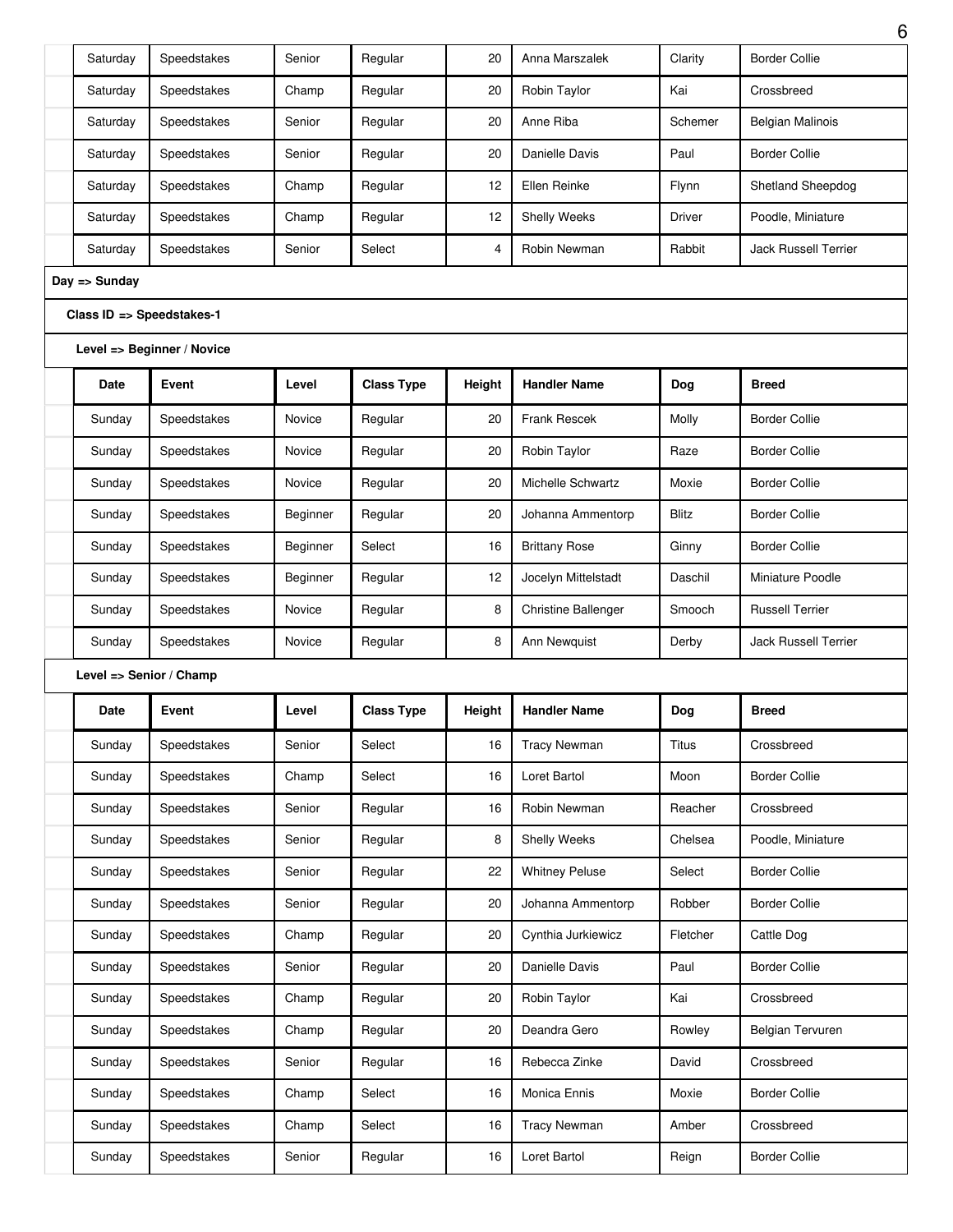| Sunday | Speedstakes                | Champ    | Regular           | 12     | Ann Newquist          | Oz            | <b>Jack Russell Terrier</b> |
|--------|----------------------------|----------|-------------------|--------|-----------------------|---------------|-----------------------------|
| Sunday | Speedstakes                | Champ    | Regular           | 12     | Ellen Reinke          | Flynn         | Shetland Sheepdog           |
| Sunday | Speedstakes                | Champ    | Regular           | 12     | Shelly Weeks          | <b>Driver</b> | Poodle, Miniature           |
| Sunday | Speedstakes                | Senior   | Select            | 4      | Robin Newman          | Rabbit        | Jack Russell Terrier        |
|        | Class ID => Speedstakes-2  |          |                   |        |                       |               |                             |
|        | Level => Beginner / Novice |          |                   |        |                       |               |                             |
| Date   | Event                      | Level    | <b>Class Type</b> | Height | <b>Handler Name</b>   | Dog           | <b>Breed</b>                |
| Sunday | Speedstakes                | Novice   | Regular           | 22     | Gwyn Friedl           | Deseo         | <b>Border Collie</b>        |
| Sunday | Speedstakes                | Beginner | Regular           | 20     | Johanna Ammentorp     | <b>Blitz</b>  | <b>Border Collie</b>        |
| Sunday | Speedstakes                | Novice   | Regular           | 20     | Michelle Schwartz     | Moxie         | <b>Border Collie</b>        |
| Sunday | Speedstakes                | Novice   | Regular           | 20     | <b>Frank Rescek</b>   | Molly         | <b>Border Collie</b>        |
| Sunday | Speedstakes                | Novice   | Regular           | 20     | Robin Taylor          | Raze          | <b>Border Collie</b>        |
| Sunday | Speedstakes                | Beginner | Select            | 20     | Ginger Blossom        | Stevie        | Belgian Sheepdog            |
| Sunday | Speedstakes                | Beginner | Select            | 16     | <b>Brittany Rose</b>  | Ginny         | <b>Border Collie</b>        |
| Sunday | Speedstakes                | Beginner | Regular           | 12     | Jocelyn Mittelstadt   | Daschil       | Miniature Poodle            |
| Sunday | Speedstakes                | Novice   | Regular           | 8      | Christine Ballenger   | Smooch        | <b>Russell Terrier</b>      |
|        |                            |          |                   |        |                       |               |                             |
| Sunday | Speedstakes                | Novice   | Regular           | 8      | Ann Newquist          | Derby         | <b>Jack Russell Terrier</b> |
|        | Level => Senior / Champ    |          |                   |        |                       |               |                             |
| Date   | Event                      | Level    | <b>Class Type</b> | Height | <b>Handler Name</b>   | Dog           | <b>Breed</b>                |
| Sunday | Speedstakes                | Champ    | Select            | 16     | Loret Bartol          | Moon          | <b>Border Collie</b>        |
| Sunday | Speedstakes                | Champ    | Select            | 16     | <b>Tracy Newman</b>   | Amber         | Crossbreed                  |
| Sunday | Speedstakes                | Senior   | Regular           | 16     | Robin Newman          | Reacher       | Crossbreed                  |
| Sunday | Speedstakes                | Senior   | Regular           | 8      | Shelly Weeks          | Chelsea       | Poodle, Miniature           |
| Sunday | Speedstakes                | Senior   | Regular           | 22     | <b>Whitney Peluse</b> | Select        | <b>Border Collie</b>        |
| Sunday | Speedstakes                | Senior   | Regular           | 20     | Johanna Ammentorp     | Robber        | <b>Border Collie</b>        |
| Sunday | Speedstakes                | Champ    | Regular           | 20     | Cynthia Jurkiewicz    | Fletcher      | Cattle Dog                  |
| Sunday | Speedstakes                | Champ    | Regular           | 20     | Robin Taylor          | Kai           | Crossbreed                  |
| Sunday | Speedstakes                | Champ    | Regular           | 20     | Deandra Gero          | Rowley        | Belgian Tervuren            |
| Sunday | Speedstakes                | Senior   | Regular           | 20     | Danielle Davis        | Paul          | <b>Border Collie</b>        |
| Sunday | Speedstakes                | Champ    | Select            | 16     | Monica Ennis          | Moxie         | <b>Border Collie</b>        |
| Sunday | Speedstakes                | Senior   | Regular           | 16     | Rebecca Zinke         | David         | Crossbreed                  |
| Sunday | Speedstakes                | Senior   | Regular           | 16     | Loret Bartol          | Reign         | <b>Border Collie</b>        |
| Sunday | Speedstakes                | Senior   | Select            | 16     | <b>Tracy Newman</b>   | <b>Titus</b>  | Crossbreed                  |
| Sunday | Speedstakes                | Champ    | Regular           | 12     | Ellen Reinke          | Flynn         | Shetland Sheepdog           |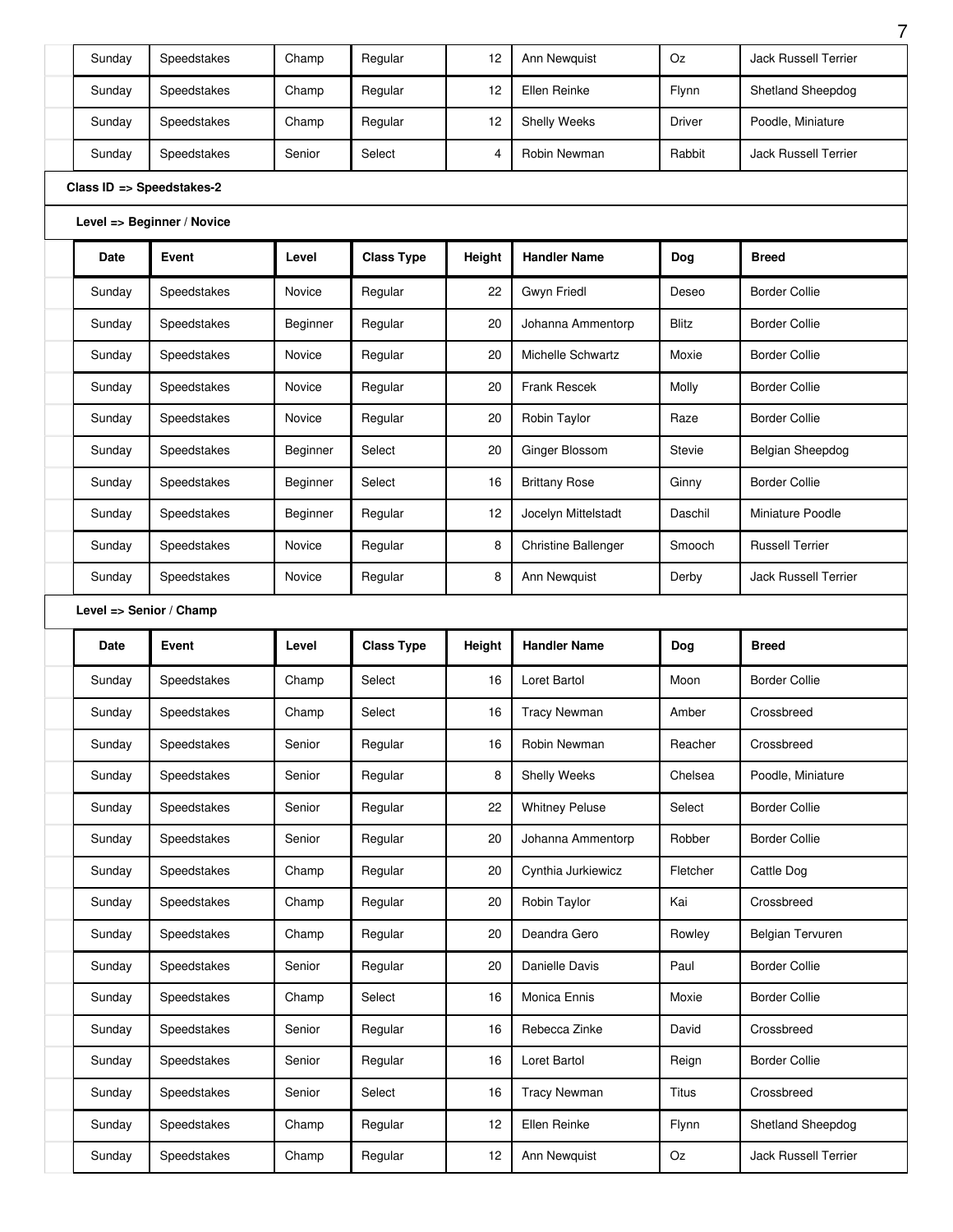| Sunday                           | Speedstakes                | Champ    | Regular           | 12     | Shelly Weeks               | <b>Driver</b> | Poodle, Miniature           |
|----------------------------------|----------------------------|----------|-------------------|--------|----------------------------|---------------|-----------------------------|
| Sunday                           | Speedstakes                | Senior   | Select            | 4      | Robin Newman               | Rabbit        | <b>Jack Russell Terrier</b> |
| Class $ID \Rightarrow Jumping-1$ |                            |          |                   |        |                            |               |                             |
|                                  | Level => Beginner / Novice |          |                   |        |                            |               |                             |
| Date                             | Event                      | Level    | <b>Class Type</b> | Height | <b>Handler Name</b>        | Dog           | <b>Breed</b>                |
| Sunday                           | Jumping                    | Beginner | Select            | 20     | Mary Ann Pecen             | Beau          | Rottweiler                  |
| Sunday                           | Jumpina                    | Beginner | Select            | 16     | <b>Brittany Rose</b>       | Ginny         | <b>Border Collie</b>        |
| Sunday                           | Jumping                    | Novice   | Regular           | 22     | Gwyn Friedl                | Deseo         | <b>Border Collie</b>        |
| Sunday                           | Jumping                    | Novice   | Regular           | 20     | Robin Taylor               | Raze          | <b>Border Collie</b>        |
| Sunday                           | Jumping                    | Beginner | Regular           | 20     | <b>Frank Rescek</b>        | Molly         | <b>Border Collie</b>        |
| Sunday                           | Jumping                    | Novice   | Regular           | 20     | Michelle Schwartz          | Moxie         | <b>Border Collie</b>        |
| Sunday                           | Jumping                    | Novice   | Regular           | 16     | Robin Newman               | Reacher       | Crossbreed                  |
| Sunday                           | Jumping                    | Beginner | Regular           | 12     | Jocelyn Mittelstadt        | Daschil       | Miniature Poodle            |
| Sunday                           | Jumping                    | Novice   | Regular           | 8      | <b>Christine Ballenger</b> | Smooch        | <b>Russell Terrier</b>      |
| Sunday                           | Jumping                    | Novice   | Regular           | 8      | Ann Newquist               | Derby         | <b>Jack Russell Terrier</b> |
| Sunday                           | Jumping                    | Beginner | Regular           | 8      | Elizabeth Cohen            | Lucy          | Welsh Pembroke Corgi        |
|                                  | Level => Senior / Champ    |          |                   |        |                            |               |                             |
|                                  |                            |          |                   |        |                            |               |                             |
| Date                             | Event                      | Level    | <b>Class Type</b> | Height | <b>Handler Name</b>        | Dog           | <b>Breed</b>                |
| Sunday                           | Jumping                    | Champ    | Select            | 16     | <b>Tracy Newman</b>        | Amber         | Crossbreed                  |
| Sunday                           | Jumping                    | Champ    | Select            | 16     | Danielle Davis             | Desmond       | <b>Border Collie</b>        |
| Sunday                           | Jumping                    | Champ    | Select            | 16     | Ron Bolin                  | Vinny         | Crossbreed                  |
| Sunday                           | Jumping                    | Champ    | Select            | 16     | Loret Bartol               | Moon          | <b>Border Collie</b>        |
| Sunday                           | Jumping                    | Senior   | Select            | 16     | <b>Tracy Newman</b>        | Titus         | Crossbreed                  |
| Sunday                           | Jumping                    | Senior   | Select            | 4      | Robin Newman               | Rabbit        | Jack Russell Terrier        |
| Sunday                           | Jumping                    | Senior   | Regular           | 8      | Shelly Weeks               | Chelsea       | Poodle, Miniature           |
| Sunday                           | Jumping                    | Senior   | Regular           | 22     | <b>Whitney Peluse</b>      | Select        | <b>Border Collie</b>        |
| Sunday                           | Jumping                    | Champ    | Regular           | 20     | Johanna Ammentorp          | Robber        | <b>Border Collie</b>        |
| Sunday                           | Jumping                    | Champ    | Regular           | 20     | Robin Taylor               | Kai           | Crossbreed                  |
| Sunday                           | Jumping                    | Senior   | Regular           | 20     | Danielle Davis             | Paul          | <b>Border Collie</b>        |
| Sunday                           | Jumping                    | Champ    | Regular           | 16     | Rebecca Zinke              | David         | Crossbreed                  |
| Sunday                           | Jumping                    | Senior   | Regular           | 16     | Loret Bartol               | Reign         | <b>Border Collie</b>        |
| Sunday                           | Jumping                    | Champ    | Regular           | 12     | Ann Newquist               | Oz            | Jack Russell Terrier        |
| Sunday                           | Jumping                    | Champ    | Regular           | 12     | Shelly Weeks               | <b>Driver</b> | Poodle, Miniature           |

**Level => Beginner / Novice**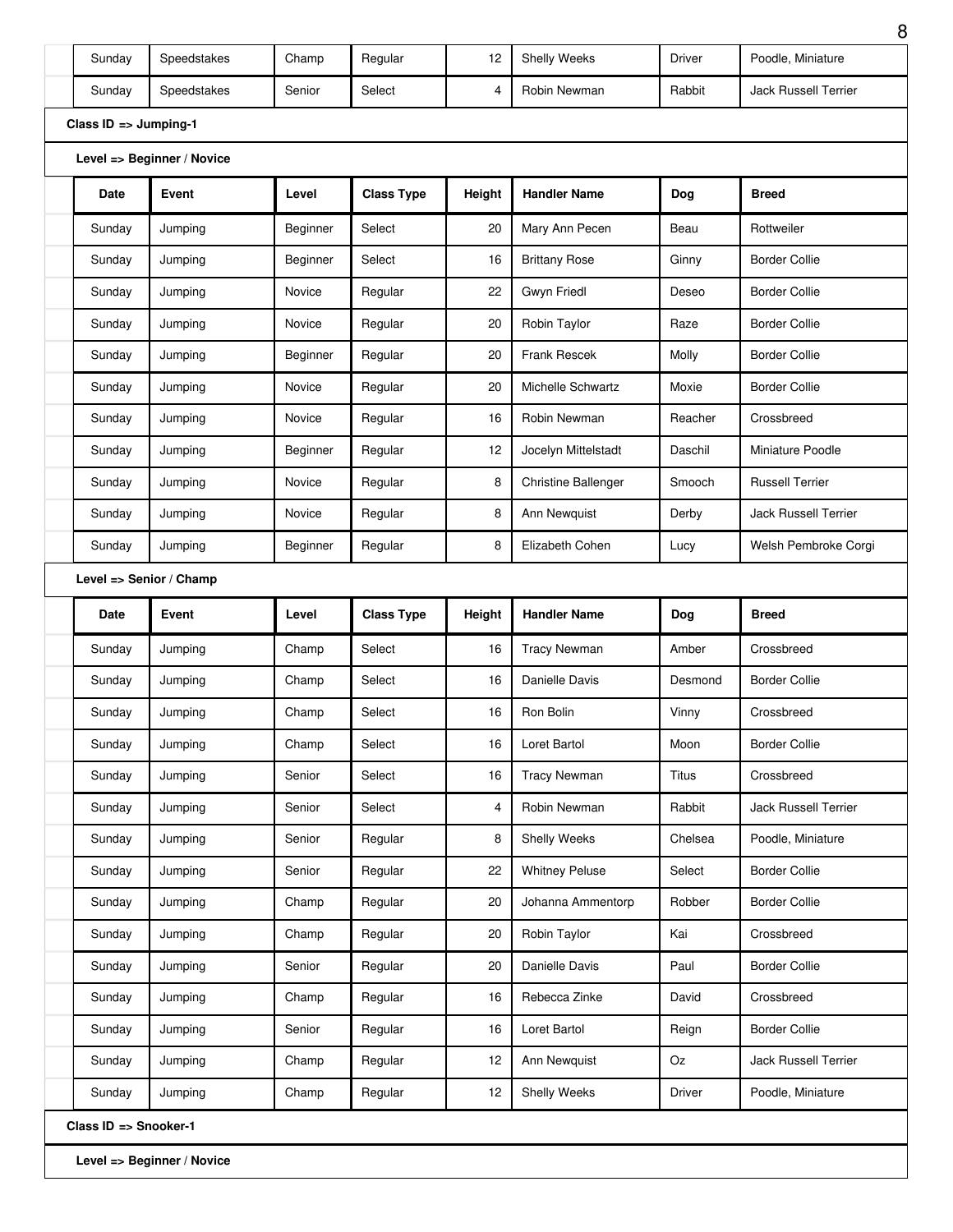|                       | Event                      | Level    | <b>Class Type</b> |        | <b>Handler Name</b>   |               | <b>Breed</b>                                 |
|-----------------------|----------------------------|----------|-------------------|--------|-----------------------|---------------|----------------------------------------------|
| <b>Date</b>           |                            |          |                   | Height |                       | Dog           |                                              |
| Sunday                | Snooker                    | Novice   | Regular           | 22     | Gwyn Friedl           | Deseo         | <b>Border Collie</b>                         |
| Sunday                | Snooker                    | Novice   | Regular           | 20     | Robin Taylor          | Raze          | <b>Border Collie</b>                         |
| Sunday                | Snooker                    | Novice   | Regular           | 16     | Robin Newman          | Reacher       | Crossbreed                                   |
| Sunday                | Snooker                    | Beginner | Regular           | 12     | Jocelyn Mittelstadt   | Daschil       | Miniature Poodle                             |
| Sunday                | Snooker                    | Beginner | Regular           | 8      | Elizabeth Cohen       | Lucy          | Welsh Pembroke Corgi                         |
|                       | Level => Senior / Champ    |          |                   |        |                       |               |                                              |
| Date                  | Event                      | Level    | <b>Class Type</b> | Height | <b>Handler Name</b>   | Dog           | <b>Breed</b>                                 |
| Sunday                | Snooker                    | Champ    | Regular           | 12     | Shelly Weeks          | Driver        | Poodle, Miniature                            |
| Sunday                | Snooker                    | Champ    | Regular           | 20     | Johanna Ammentorp     | Robber        | <b>Border Collie</b>                         |
| Sunday                | Snooker                    | Champ    | Regular           | 20     | Robin Taylor          | Kai           | Crossbreed                                   |
| Sunday                | Snooker                    | Champ    | Select            | 16     | Danielle Davis        | Desmond       | <b>Border Collie</b>                         |
| Sunday                | Snooker                    | Champ    | Select            | 16     | Ron Bolin             | Vinny         | Crossbreed                                   |
| Sunday                | Snooker                    | Senior   | Regular           | 16     | Loret Bartol          | Reign         | <b>Border Collie</b>                         |
| Sunday                | Snooker                    | Senior   | Select            | 4      | Robin Newman          | Rabbit        | Jack Russell Terrier                         |
| Sunday                | Snooker                    | Senior   | Regular           | 8      | Shelly Weeks          | Chelsea       | Poodle, Miniature                            |
| Class ID => Agility-1 |                            |          |                   |        |                       |               |                                              |
|                       | Level => Beginner / Novice |          |                   |        |                       |               |                                              |
|                       |                            |          |                   |        |                       |               |                                              |
| Date                  | Event                      | Level    | <b>Class Type</b> | Height | <b>Handler Name</b>   | Dog           | <b>Breed</b>                                 |
| Sunday                | Agility                    | Novice   | Regular           | 22     | Gwyn Friedl           | Deseo         | <b>Border Collie</b>                         |
| Sunday                | Agility                    | Novice   | Regular           | $20\,$ | Robin Taylor          | Raze          | <b>Border Collie</b>                         |
| Sunday                | Agility                    | Beginner | Regular           | 20     | Frank Rescek          | Molly         | <b>Border Collie</b>                         |
| Sunday                | Agility                    | Novice   | Regular           | 16     | Robin Newman          | Reacher       | Crossbreed                                   |
| Sunday                | Agility                    | Beginner | Select            | 20     | Mary Ann Pecen        | Beau          | Rottweiler                                   |
| Sunday                | Agility                    | Beginner | Select            | 16     | <b>Brittany Rose</b>  | Ginny         | <b>Border Collie</b>                         |
| Sunday                | Agility                    | Beginner | Regular           | 12     | Jocelyn Mittelstadt   | Daschil       | Miniature Poodle                             |
| Sunday                | Agility                    | Beginner | Regular           | 8      | Elizabeth Cohen       | Lucy          |                                              |
|                       | Level => Senior / Champ    |          |                   |        |                       |               |                                              |
| Date                  | Event                      | Level    | <b>Class Type</b> | Height | <b>Handler Name</b>   | Dog           | <b>Breed</b>                                 |
| Sunday                | Agility                    | Champ    | Regular           | 12     | Shelly Weeks          | <b>Driver</b> | Poodle, Miniature                            |
| Sunday                | Agility                    | Senior   | Regular           | 20     | Danielle Davis        | Paul          | <b>Border Collie</b>                         |
| Sunday                | Agility                    | Champ    | Regular           | 20     | Johanna Ammentorp     | Robber        | <b>Border Collie</b>                         |
| Sunday                | Agility                    | Champ    | Regular           | 20     | Robin Taylor          | Kai           | Crossbreed                                   |
| Sunday                | Agility                    | Senior   | Regular           | 22     | <b>Whitney Peluse</b> | Select        | Welsh Pembroke Corgi<br><b>Border Collie</b> |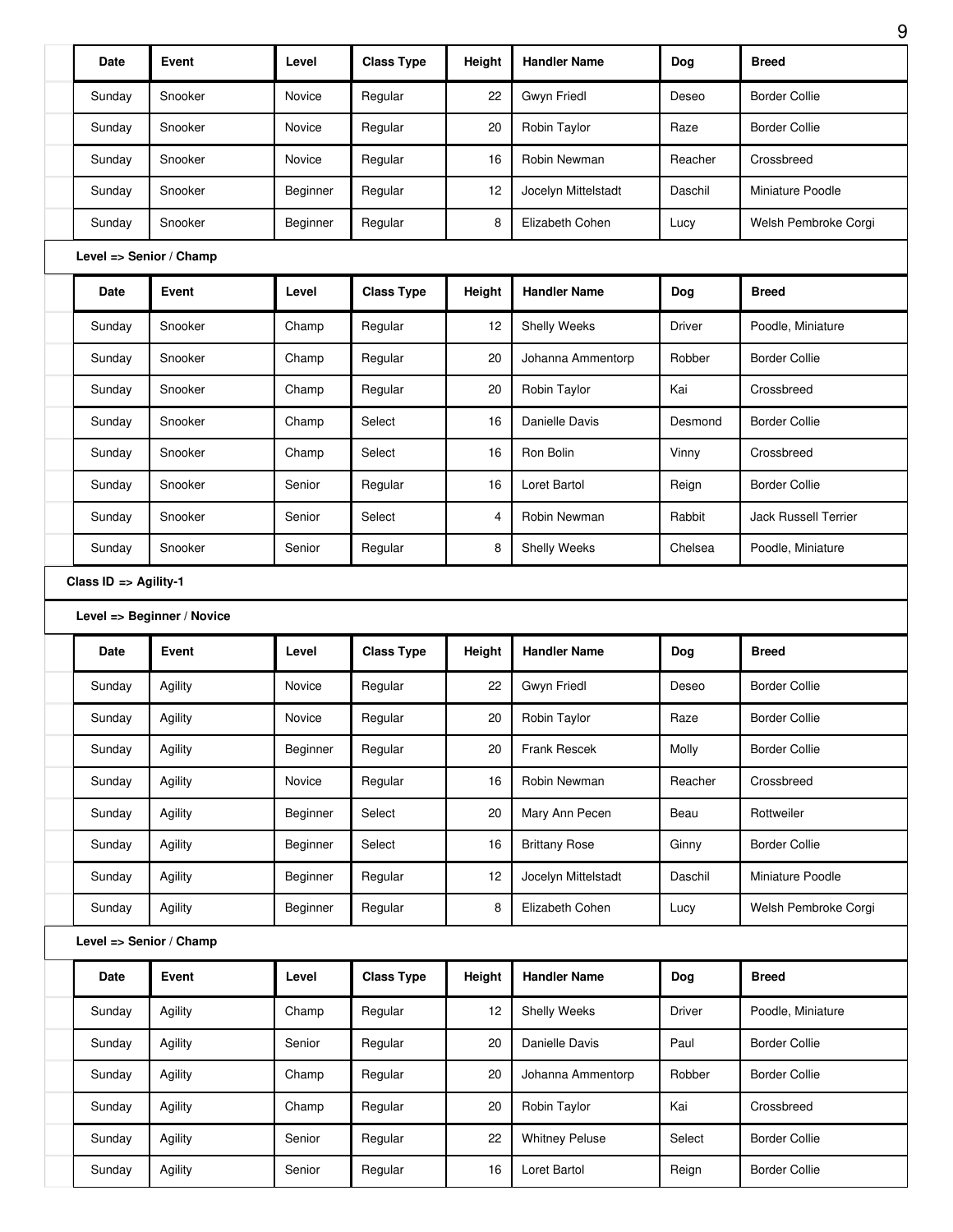| Sunday | Agility | Champ  | Select  | 16 | Ron Bolin           | Vinny   | Crossbreed        |
|--------|---------|--------|---------|----|---------------------|---------|-------------------|
| Sunday | Agility | Champ  | Select  | 16 | Danielle Davis      | Desmond | Border Collie     |
| Sunday | Agility | Senior | Regular |    | <b>Shelly Weeks</b> | Chelsea | Poodle, Miniature |